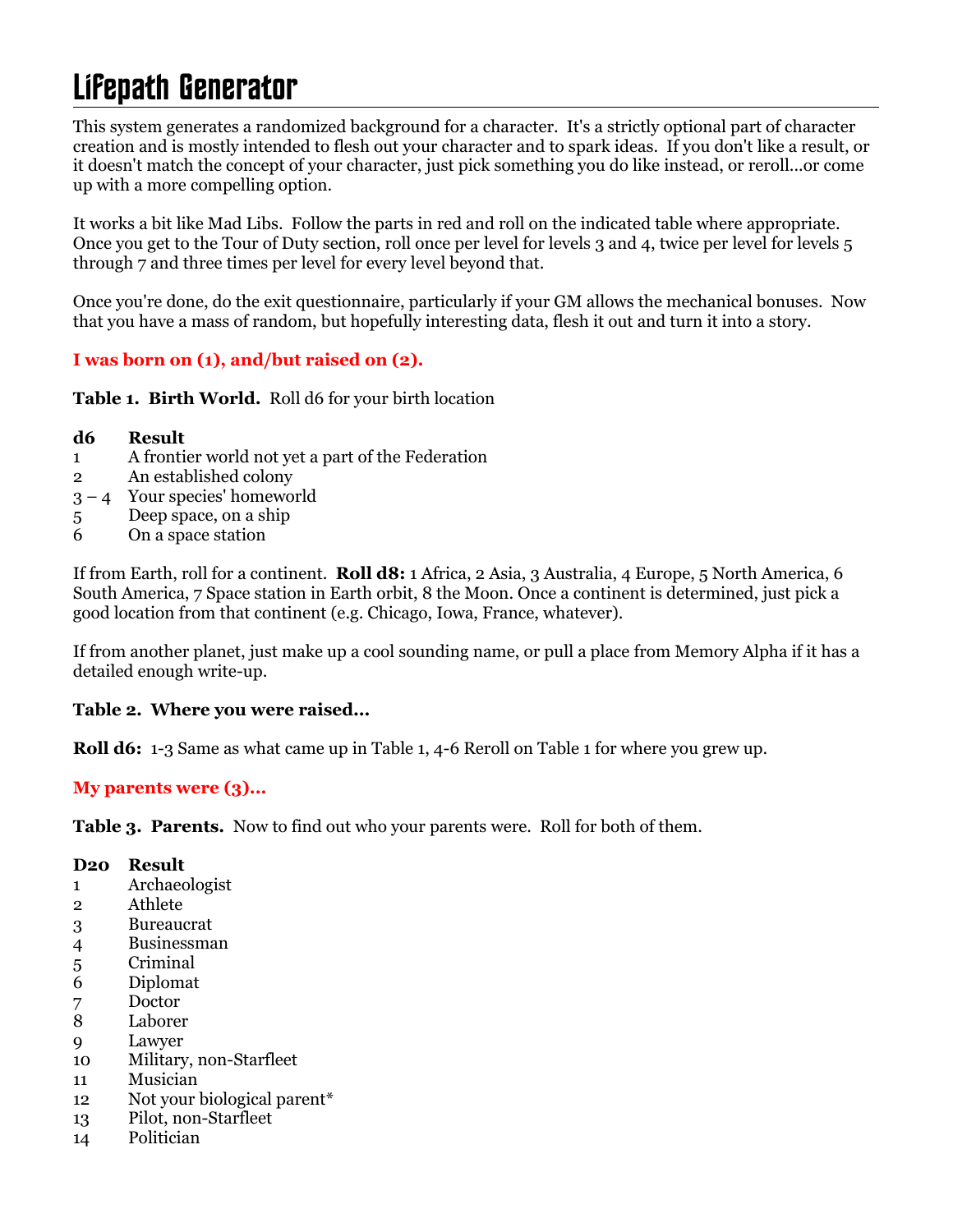- 15 Scientist
- 16 Starfleet Officer, Blue Shirt
- 17 Starfleet Officer, Red Shirt (Engineering)
- 18 Starfleet Officer, Red Shirt (Security)
- 19 Starfleet Officer, Yellow Shirt
- 20 Teacher/Professor

**\* Roll d6:** 1-3 I know who my biological parent was—roll again for that one, too. 4-6 I don't know who my biological parent is. **Roll d6 again:** 1-4 Same species as you are. 5-6 Different species (choose one at random—**d6:** 1 Human, 2 Andorian, 3 Vulcan, 4 Tellarite, 5 "Enemy" species, 6 make a new species).

**After that, roll another d6:** On a 1-2, roll on the table below. 3-6, nothing remarkable, go on to step #4.

#### **d6 Result**

- 1 ...but my parent died when I was a child.\*
- 2 ...but they later changed careers (roll again on above, ignoring "not your biological parent").
- 3 ...was famous.
- 4 ...left mysteriously.\*
- 5 ...disappeared mysteriously.\*
- 6 ...was divorced (d6: 1-3 remarried, 4-6 still single).

\* **Roll d6 again to see who raised you if both parents disappeared/died/left:** 1 One legal guardian, roll above for profession, 2 - 3 Two legal guardians (again, roll above for profession), 4 Passed along through several families, 5 – 6 a close relative of one of your parents (roll randomly for side, **d6:** 1-3 Mother, 4-6 Father).

## **My childhood was (4)**

#### **Table 4. Childhood.**

#### **d10 Result**

- 1 Happy
- 2 Lonely
- 3 Spent moving from place to place
- 4 Depressing
- 5 Full of adventure
- 6 Dull
- 7 Pretty typical
- 8 Spent studying and reading books
- $9 10$  Roll twice

# **I... (5)**

## **Table 5. Upbringing Quirks.**

#### **d8 Result**

- 1 Had a pet.
- 2 Was rather spoiled.
- 3 A lot of friends.
- 4 Spent a lot of time in detention at school.
- 5 Was always exploring, looking for new things.
- 6 Had strange hobbies.
- 7 Had a lot of siblings.<br>8 Roll twice
- 8 Roll twice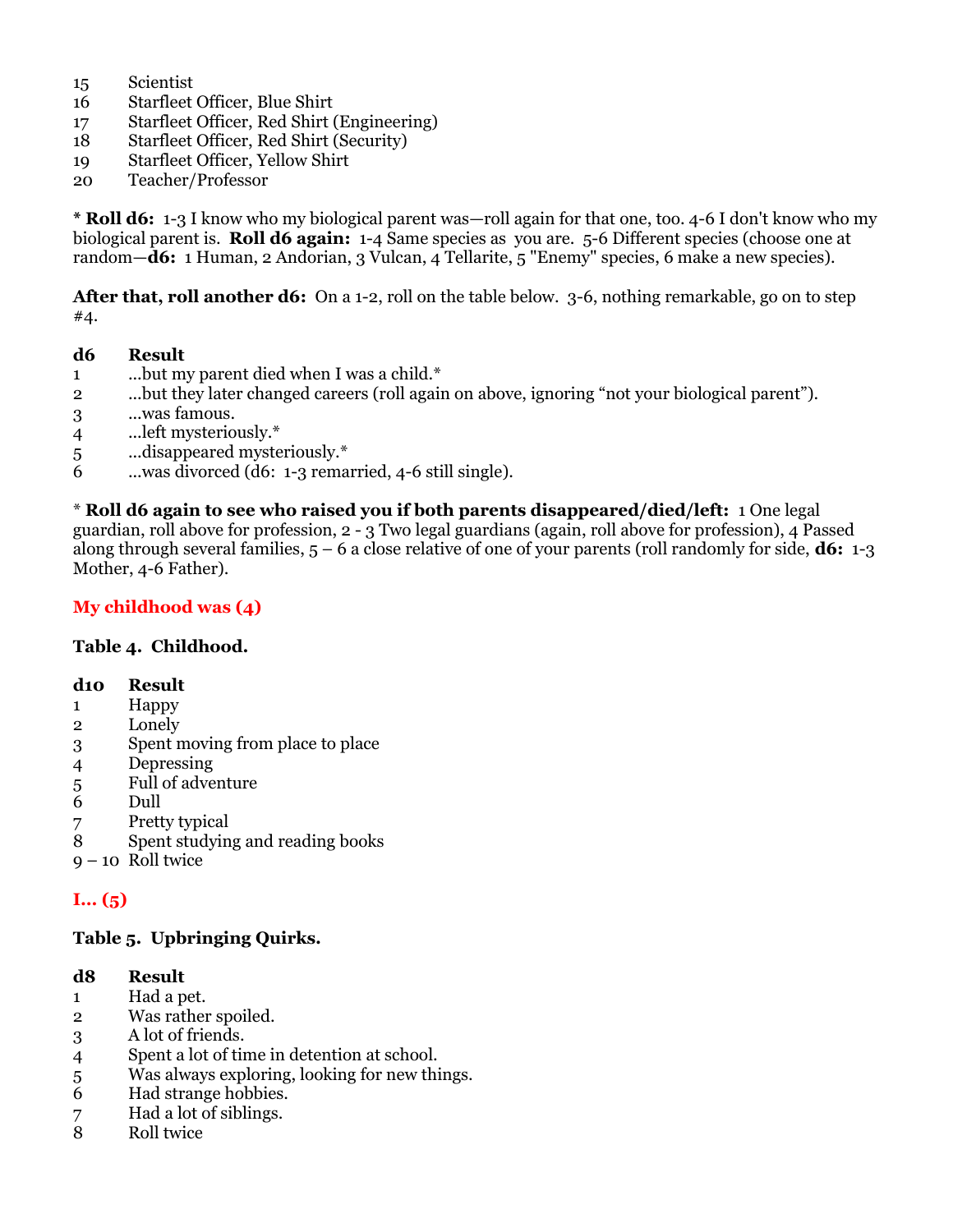## **Starfleet Academy...(6)**

## **Table 6. Random Things About Your Early Starfleet Academy Years.**

- Joined Starfleet at a younger age than usual
- Failed the entrance exam a few times before being successful
- Had a nemesis (the Finnegan to your Kirk)
- On a sports team (**d6:** 1-2 Successful, 3-4 Mediocre, 5-6 Awful)
- Champion in an endeavor appropriate to your class (boxing champion, three dimensional chess champion, etc)
- Gained a mentor (**d6:** 1 2 Blue Shirt, 3 4 Red Shirt, 5 6 Yellow Shirt)
- Missed a semester due to illness
- Graduated in record time
- Had a famous person in your class
- Notorious for exploits
- Notorious for love life
- Disciplinary problems
- Head of class
- Embarrassing nickname
- Got into an adventure
- Inspirational moment with somebody famous (e.g. talked to Spock after a lecture)
- Took a semester off-world
- Absolutely nothing remarkable happened
- Roll twice
- Roll three times

Upon graduating from Starfleet Academy, you're now 3rd level and ready for your first tour of duty!

## **My first tour of duty... (8)**

#### **Table 8. Tour of duties.**

#### **d20 Result**

- Space/time anomaly discovered. **Roll d6:** 1 Ship trapped, 2 Transports the ship into the past, 3 Across the galaxy, 4 Alternate universe, 5 Alien artifact, 6 Warps reality in strange and surprising ways.
- 2 3 Federation outpost/colony attacked by...
- During a rather dull posting at Headquarters... (roll again, disregarding weird results)
- While being transferred to next posting... (roll again, disregarding weird results)
- Bad assignment (**roll d6:** 1 assigned to a lesser ship, 2 3 lonely outpost, 4 menial duties on a star base, 5 desk assignment, 6 Starfleet recruiter), now **roll another d6** to find the reason: 1 Starfleet politics, 2 disciplinary problems, 3 random bad luck, 4 personal choice, 5 Starfleet was simply under-staffed, 6 bureaucratic mistake. Now roll **another d6:** 1 – 3 Completely uneventful, don't roll any more, just move on to next tour of duty,  $4 - 6$ , roll again on this table, disregarding results that don't make any sense.
- Ship hijacked/captured
- 8 9 Ship attacked
- Stuck at headquarters, pushing papers. Uneventful—move on to next tour of duty.
- 11 12 While on a diplomatic mission... (roll again, disregarding weird results)
- New civilization discovered
- 14 15 Responding to distress call
- Rescued a colony from a potentially fatal plague.
- Crew found a Mysterious Alien Device (see Equipment section in WNM)
- Party to an important scientific discovery
- Party to an important archaeological discovery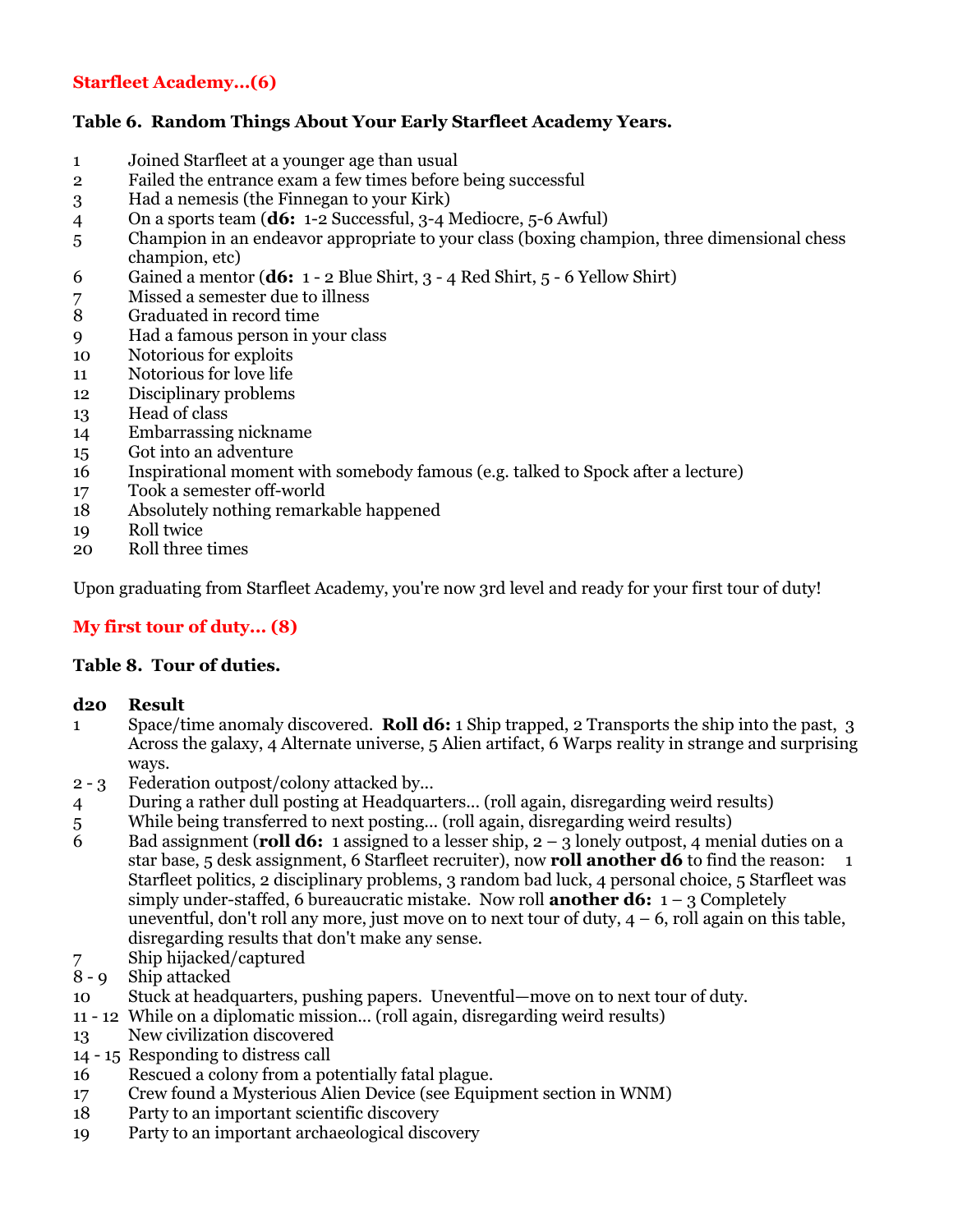#### Uncovered an enemy spy

If the roll above requires a villain, roll below to see who it was:

#### **d10 Result**

- 1 4 Klingons<br>5 6 Romulans
- 5 6 Romulans
- Cloud Monster
- Rogue Starfleet Crew Member

 Starfleet Member Species (**d6:** 1 Andorians, 2 Vulcans, 3 Tellarites, 5 - 6 some other species that gets even less air time such as the Tiburonians or Caitains)

 Civilians of some sort (**d6:** 1 Criminal, 2 Rebel, 3 Shadowy Conspiracy, 4 Religious Cult, 5 Spies, 6 Terrorists)

# **I...(9)**

#### **d10 Result**

- Displayed great courage.
- Displayed great sacrifice.
- Saved the lives of many civilians.
- Saved the life of my captain.
- Saved the life of several fellow crew members.
- Prevented the destruction of my ship.
- 7 Showed great inventiveness and creativity.<br>8 Saved the day at the last minute, while und
- Saved the day at the last minute, while under heavy fire.
- Saved the day, but made an enemy out of a fellow crew member.
- Showed great promise and gained a mentor and ally in Starfleet.

For tours of duty that require posting aboard a star ship , roll...

| d6             | 1st     | 2nd roll                             | 3rd roll and above |
|----------------|---------|--------------------------------------|--------------------|
| $\mathbf{1}$   | Ptolemy | Ptolemy                              | Hermes             |
| $\overline{2}$ | Hermes  | Hermes                               | Saladin            |
| 3              | Hermes  | Saladin                              | Miranda            |
| $\overline{4}$ | Saladin | Saladin                              | Constitution       |
| 5              | Miranda | Miranda                              | Constitution       |
| 6              |         | Constitution Constitution Federation |                    |
|                |         |                                      |                    |

#### **Names:**

| $\bf{d}$ 10    | Ptolemy     | <b>Hermes</b>  | <b>Saladin</b> | <b>Miranda</b>  |
|----------------|-------------|----------------|----------------|-----------------|
| 1              | Al Rashid   | Anubis         | Alexander      | <b>Britain</b>  |
| $\overline{2}$ | Aristarchus | Bowie          | Darius         | Lantree         |
| 3              | Copernicus  | <b>Bridger</b> | Hamilcar       | Majestic        |
| $\overline{4}$ | Galilei     | Carson         | Saladin        | Miranda         |
| 5              | Ptolemy     | Crockett       | Sargon         | <b>Nautilus</b> |
| 6              | Cassini     | Hermes         | <b>Xerxes</b>  | Reliant         |
| 7              | Keppler     | Sacajawea      | Ares           | Saratoga        |
| 8              | Messier     | Aries          | Loki           | Shir Khar       |
| 9              | Luyten      | Taurus         | Siva           | Sitak           |
| 10             | Thales      | Pegasus        | Tamerlane      | Tian An Men     |